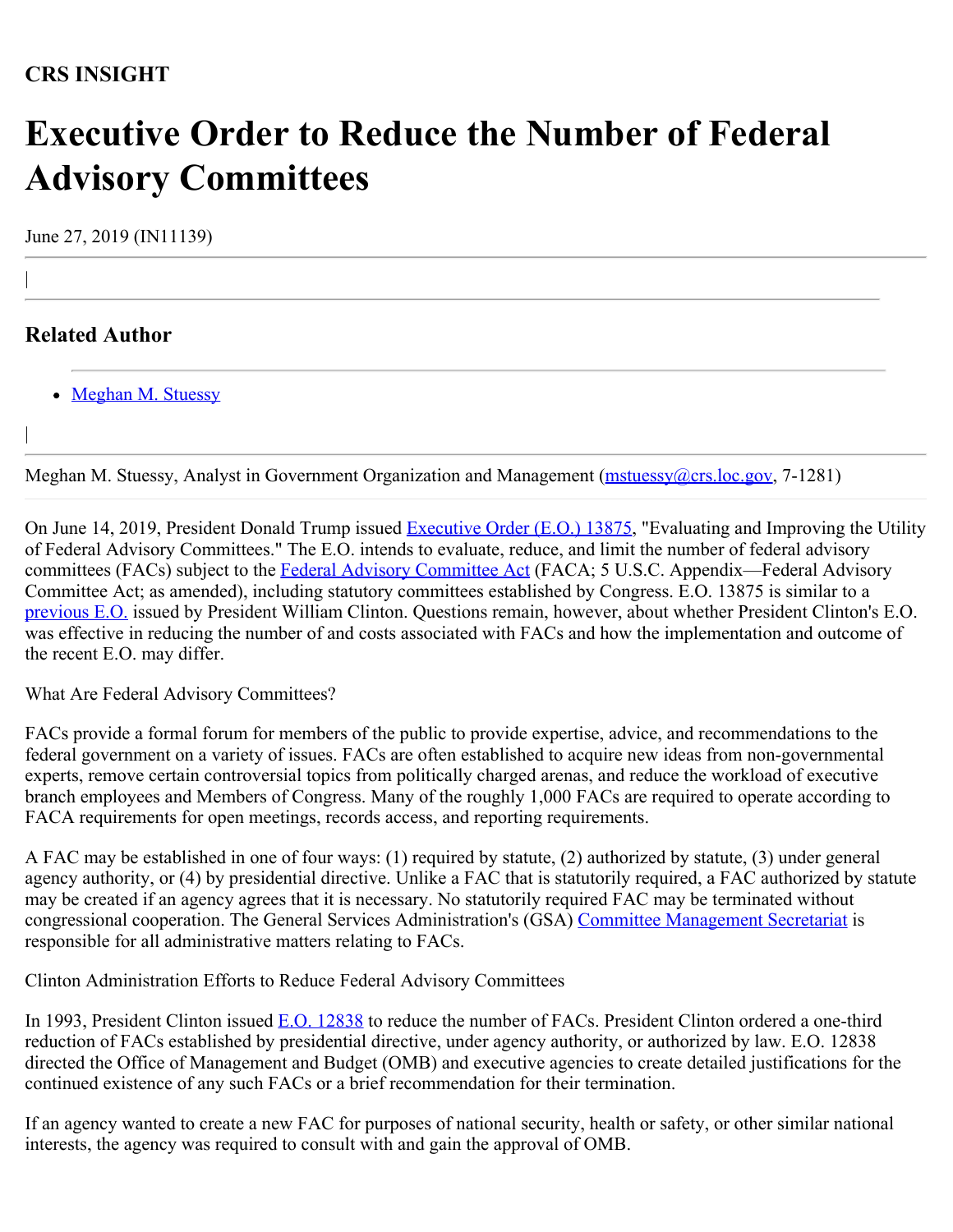OMB issued guidance on the implementation of this E.O. in [Circular A-135](https://www.whitehouse.gov/wp-content/uploads/2017/11/Circular-A-135.pdf), which affirmed that new FACs should be created sparingly and that the Administration would not support the statutory establishment of FACA-exempt FACs. It required each agency to annually report to GSA and OMB on efforts to maintain FAC limits. The circular required OMB to set FAC ceilings for each agency and work with agencies to develop legislation for Congress to terminate unnecessary statutory FACs.

Impact of E.O. 12838

In 1997, the Government Accountability Office (GAO) [found](https://www.gao.gov/assets/110/107157.pdf) that the overall number of FACs declined by one-third since 1993. The number of members per committee rose by an average of eight during the period, and committee costs rose by roughly \$28,000 per committee in 1993 dollars. GAO suggested that increased costs and membership may have been the result of FAC mergers. According to contemporary annual reports on FACA issued by GSA, statutory FACs declined from 444 in  $\underline{FY1993}$  to 422 in  $\underline{FY1997}$ .

President Trump's E.O. 13875

[E.O. 13875](https://www.federalregister.gov/documents/2019/06/19/2019-13175/evaluating-and-improving-the-utility-of-federal-advisory-committees) combines much of the guidance contained in E.O. 12838 and Circular A-135, including the one-third reduction of non-statutorily required FACs and a rigorous review of proposed FACs. However, E.O. 13875 differs in the criteria to be used to assess FAC utility, how it exempts certain types of FACs and agencies, and the government-wide cap on the number of non-statutory FACs.

Significantly, E.O. 13875 applies to FACs that are created under agency authority and those authorized by statute. However, it does not apply to merit review panels, such as those at the National Institutes of Health, or FACs in independent regulatory agencies. By September 30, 2019, the order expects that at least one-third of these types of FACs will be terminated based on the following criteria:

- The stated objectives have been met.
- The subject matter or work is obsolete.
- The primary objectives have been assumed by another entity.
- The agency determines that the cost of operation outweighs the benefits of the FAC.

It is unclear whether OMB or the agency will make the final termination decision. E.O. 13875 requires an agency to apply for a waiver from OMB to create a new FAC if the number of FACs authorized by statute or established under agency authority government-wide exceeds 350. An agency may receive a waiver if OMB determines that the FAC is necessary for the delivery of essential services or program efficacy or is otherwise warranted by the public interest. It is unclear if an agency that successfully reduces its own number of FACs would have to apply for a waiver if the government-wide reduction is not met.

Number of Federal Advisory Committees Over Time

Figure 1 below illustrates the number of active FACs subject to FACA by establishment authority from FY2008 to FY2017. The number of FACs has grown by 15.2% during that period.

Of 1,019 active FACs subject to FACA in FY2017, 542 (53.2%) were required by statute and are not immediately affected by E.O. 13875. An additional 433 FACs were either authorized by statute (181, or 17.7%) or created under agency authority (252, or 24.7%) and thus are conceivably affected by E.O. 13875. This number may include merit review panels or FACs at independent regulatory agencies, which appear to be excluded. Based on 2017 data, a onethird reduction in FAC authorized by statute or created under agency authority would mean no more than 289 such FACs and the termination of at least 144 FACs to be in compliance with E.O. 13875.

Figure 1. Number of Active Federal Advisory Committees Subject to FACA

FY2008-FY2017